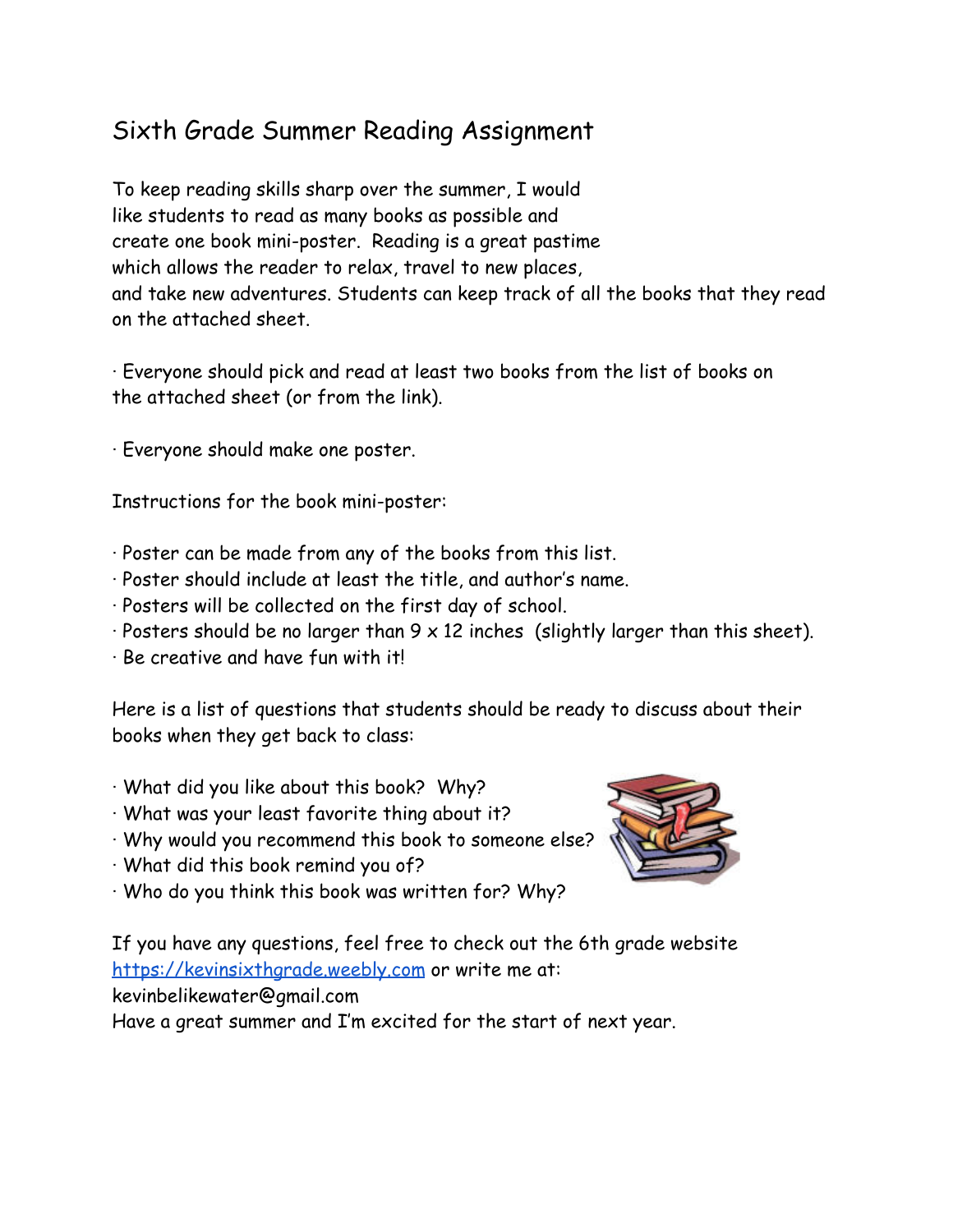## Summer Books

Please record the title and author of each book you read this summer.

|    | $\begin{tabular}{ c c c } \hline $1$. & \quad \quad & \quad \quad & \quad \quad \\ \hline \end{tabular}$ |
|----|----------------------------------------------------------------------------------------------------------|
|    | $2. \underline{\hspace{2.0cm}}$                                                                          |
|    |                                                                                                          |
|    | $\begin{array}{c}\n3.\n\end{array}$                                                                      |
|    | 4.                                                                                                       |
|    | $5. \underline{\hspace{2.0cm} \underline{\hspace{2.0cm}}\hspace{2.0cm}}$                                 |
| 6. |                                                                                                          |



Summer Reading Book List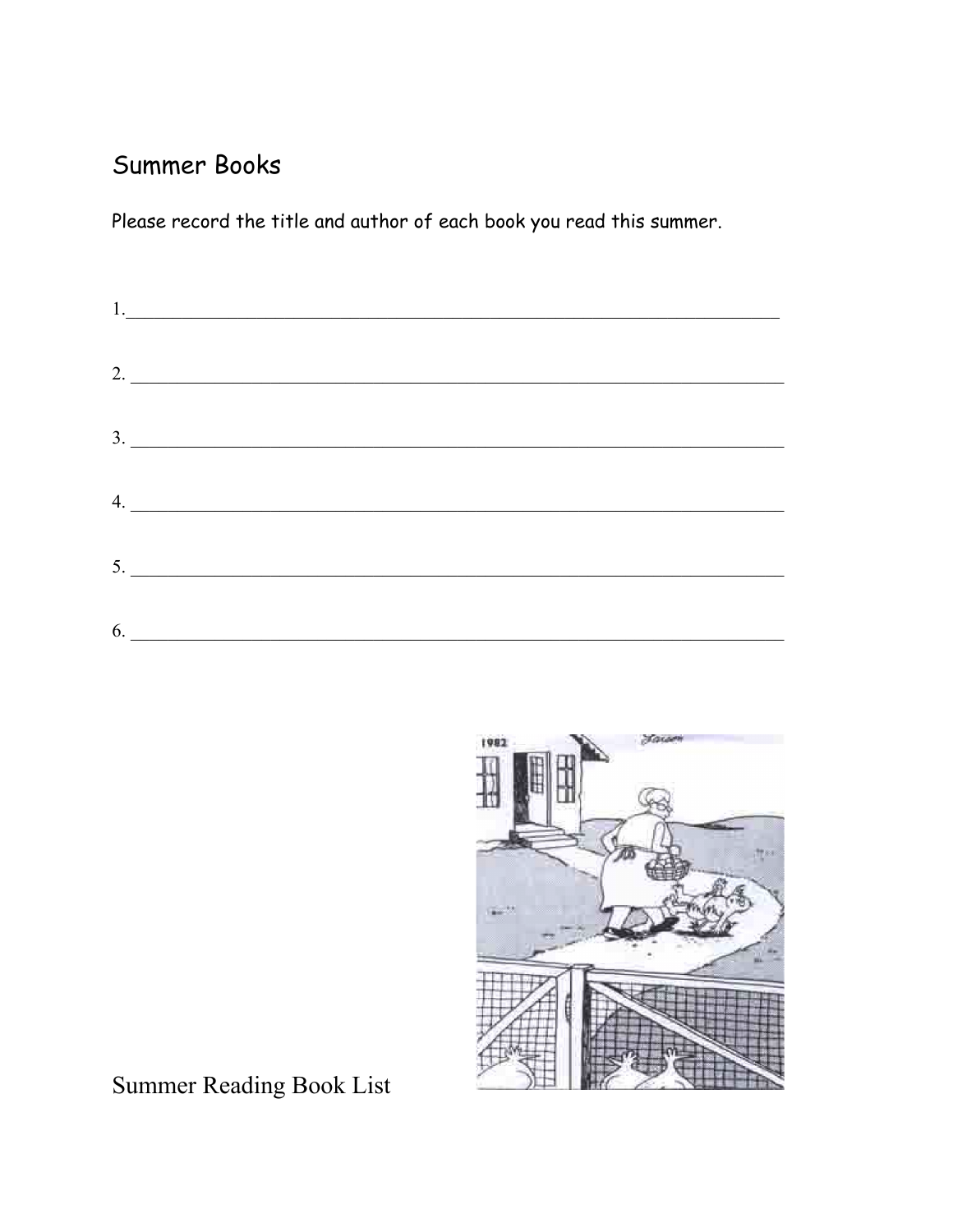[Mark of the Thief](https://smcl.bibliocommons.com/item/show/2311431076) by [Nielsen, Jennifer A.](https://smcl.bibliocommons.com/search?q=%22Nielsen%2C+Jennifer+A.%22&search_category=author&t=author)

[Sophia's War](https://smcl.bibliocommons.com/item/show/2145458076) A Tale of the Revolution by [Avi](https://smcl.bibliocommons.com/search?q=%22Avi%22&search_category=author&t=author)

[Echo](https://smcl.bibliocommons.com/item/show/2301280076) by [Ryan, Pam Muñoz](https://smcl.bibliocommons.com/search?q=%22Ryan%2C+Pam+Mu%C3%B1oz%22&search_category=author&t=author)

[It Ain't So Awful, Falafel](https://smcl.bibliocommons.com/item/show/2408215076) by [Dumas, Firoozeh](https://smcl.bibliocommons.com/search?q=%22Dumas%2C+Firoozeh%22&search_category=author&t=author)

[All Rise for the Honorable Perry T. Cook](https://smcl.bibliocommons.com/item/show/2396189076) by [Connor,](https://smcl.bibliocommons.com/search?q=%22Connor%2C+Leslie%22&search_category=author&t=author) Leslie

[Ms. Bixby's Last Day](https://smcl.bibliocommons.com/item/show/2415070076) by [Anderson, John David](https://smcl.bibliocommons.com/search?q=%22Anderson%2C+John+David%22&search_category=author&t=author)

[Inside Out & Back Again](https://smcl.bibliocommons.com/item/show/1980272076) by [Lai, Thanhha](https://smcl.bibliocommons.com/search?q=%22Lai%2C+Thanhha%22&search_category=author&t=author)

[Out of My Mind](https://smcl.bibliocommons.com/item/show/1935132076) by [Draper, Sharon M.](https://smcl.bibliocommons.com/search?q=%22Draper%2C+Sharon+M.%22&search_category=author&t=author)

[House Arrest](https://smcl.bibliocommons.com/item/show/2364999076) by [Holt, K. A.](https://smcl.bibliocommons.com/search?q=%22Holt%2C+K.+A.%22&search_category=author&t=author)

[Fuzzy Mud](https://smcl.bibliocommons.com/item/show/2347431076) by [Sachar, Louis](https://smcl.bibliocommons.com/search?q=%22Sachar%2C+Louis%22&search_category=author&t=author)

[Paper Wishes](https://smcl.bibliocommons.com/item/show/2386654076) by [Sepahban, Lois](https://smcl.bibliocommons.com/search?q=%22Sepahban%2C+Lois%22&search_category=author&t=author)

[The Night Gardener](https://smcl.bibliocommons.com/item/show/2266200076) by [Auxier, Jonathan](https://smcl.bibliocommons.com/search?q=%22Auxier%2C+Jonathan%22&search_category=author&t=author)

[Dead End in Norvelt](https://smcl.bibliocommons.com/item/show/1995036076) by [Gantos, Jack](https://smcl.bibliocommons.com/search?q=%22Gantos%2C+Jack%22&search_category=author&t=author)

[Ghost](https://smcl.bibliocommons.com/item/show/2431718076) by [Reynolds, Jason](https://smcl.bibliocommons.com/search?q=%22Reynolds%2C+Jason%22&search_category=author&t=author)

Booked by [Alexander, Kwame](https://smcl.bibliocommons.com/search?q=%22Alexander%2C+Kwame%22&search_category=author&t=author)

[Full of Beans](https://smcl.bibliocommons.com/item/show/2417472076) by [Holm, Jennifer L.](https://smcl.bibliocommons.com/search?q=%22Holm%2C+Jennifer+L.%22&search_category=author&t=author)

[The Poet's Dog](https://smcl.bibliocommons.com/item/show/2422112076) by [MacLachlan, Patricia](https://smcl.bibliocommons.com/search?q=%22MacLachlan%2C+Patricia%22&search_category=author&t=author)

[The Seventh Wish](https://smcl.bibliocommons.com/item/show/2415072076) by [Messner, Kate](https://smcl.bibliocommons.com/search?q=%22Messner%2C+Kate%22&search_category=author&t=author)

More books to choose: **<https://tinyurl.com/yc35rp92>**